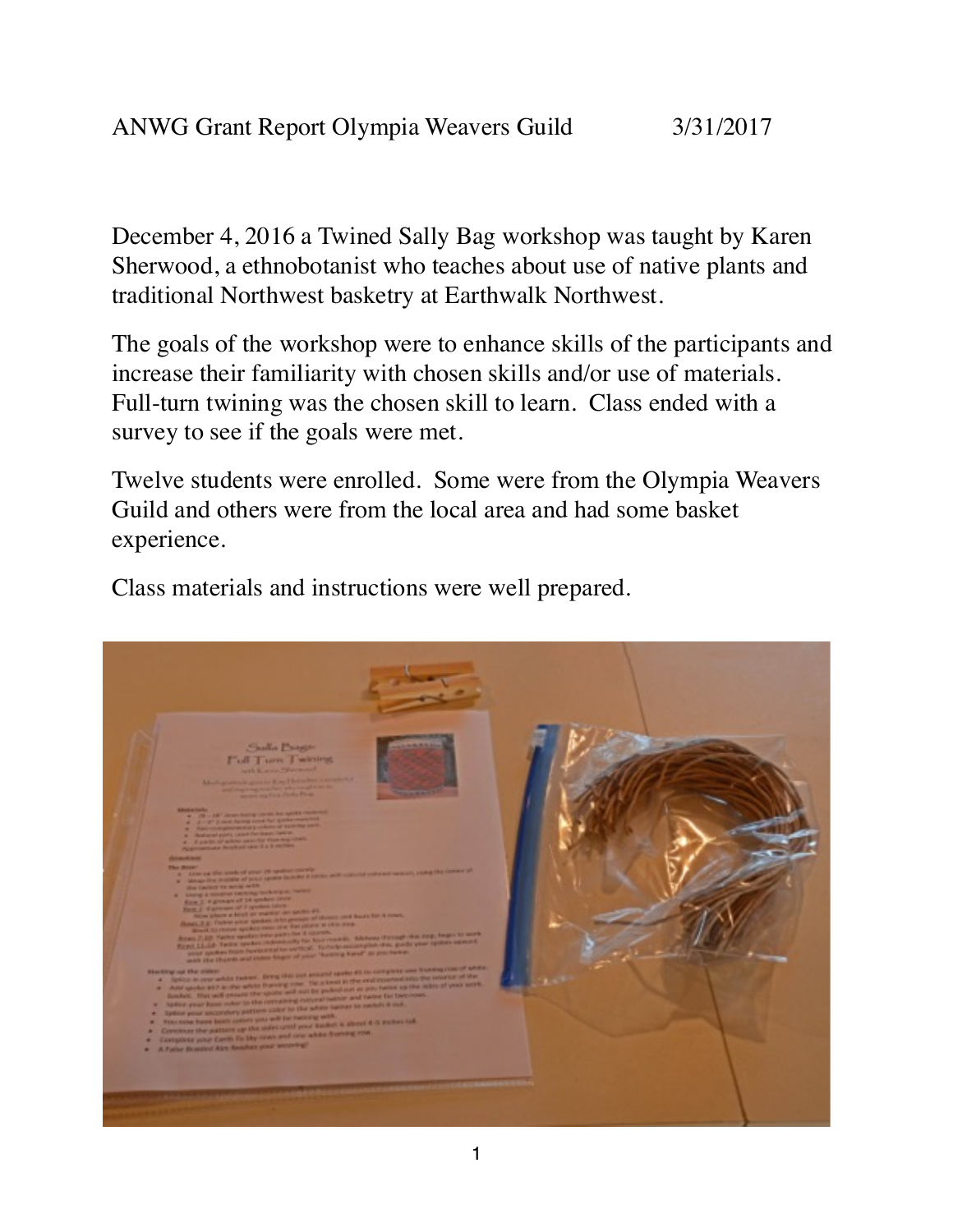

The Sally bag is a round "Twined Root-Digging bag" of the "Wasco or Wishxam people who lived along the Colombia river near The Dalles Oregon." (*Columbia River Basketry by* Mary Dodds Schlik - This book was recommended by the instructor)

Half-turn/reverse twining and Full-turn twining are the two techniques used to produce the design in the pattern.

The design is enclosed within two solid white twined lines. Framing the design between two solids lines was a common traditional method.

Karen's pattern is called Pathway from Earth to Sky. It was done with a odd number of spokes so the design spirals up.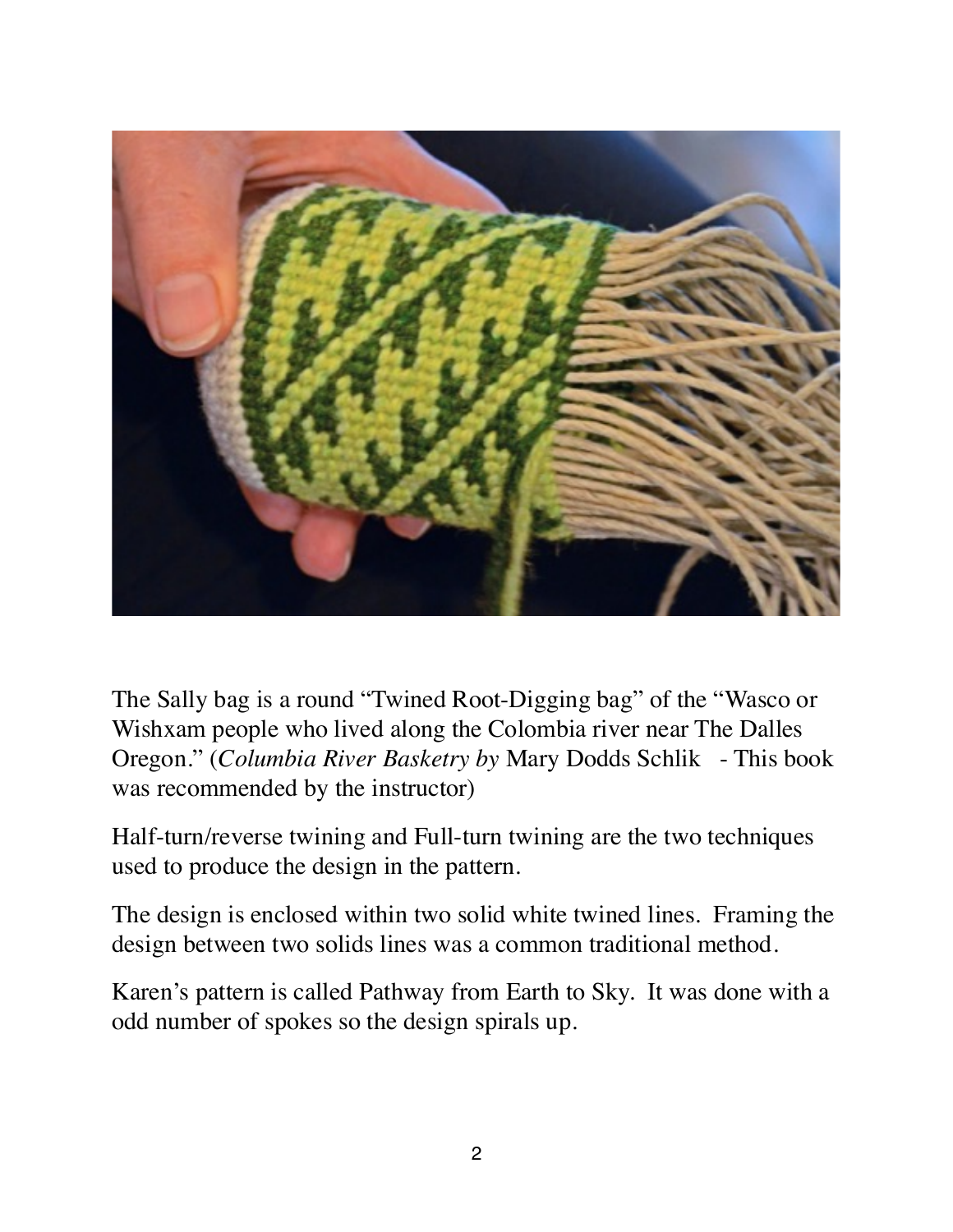The bottom of the bag is made by grouping twined spokes first with a large set of spokes in 4 groupings and then smaller set of spokes in more groupings working all the way to one spoke per twin. This evenly distributes the spokes. The bottom will then start to cup up to start the sides of the bag.

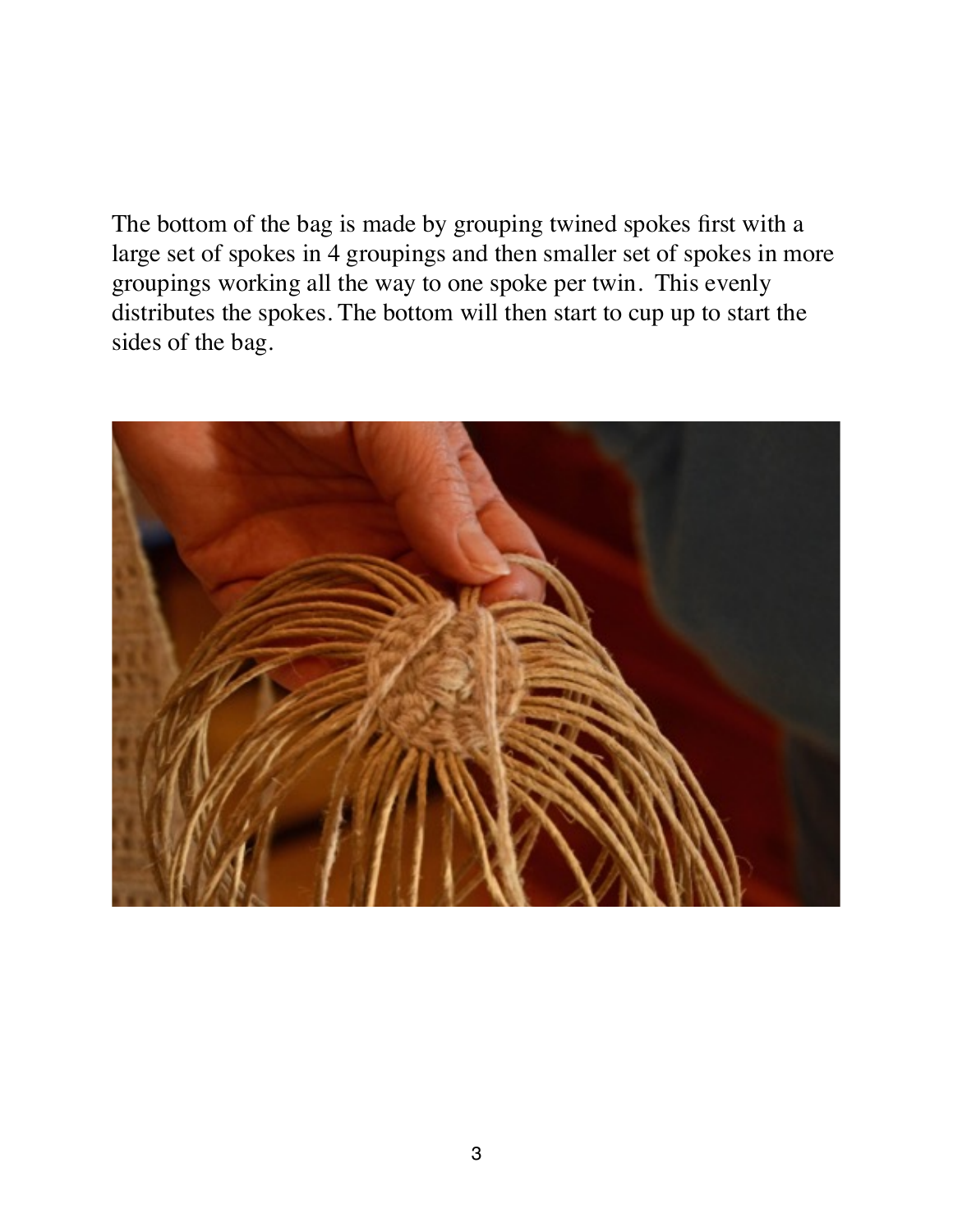As the design begins to take form the pattern becomes evident and the weaver can plan when to do Full-turn twining or Half-turn twining so the right color is on the outside of the bag.



Most students felt they would be able to apply the knowledge they gained in class and some were thinking what their next application would be of the techniques they learned. Finishing the basket was an initial goal. Some were up for making another basket using variations on the class pattern and others where ready for making larger bags and their own patterns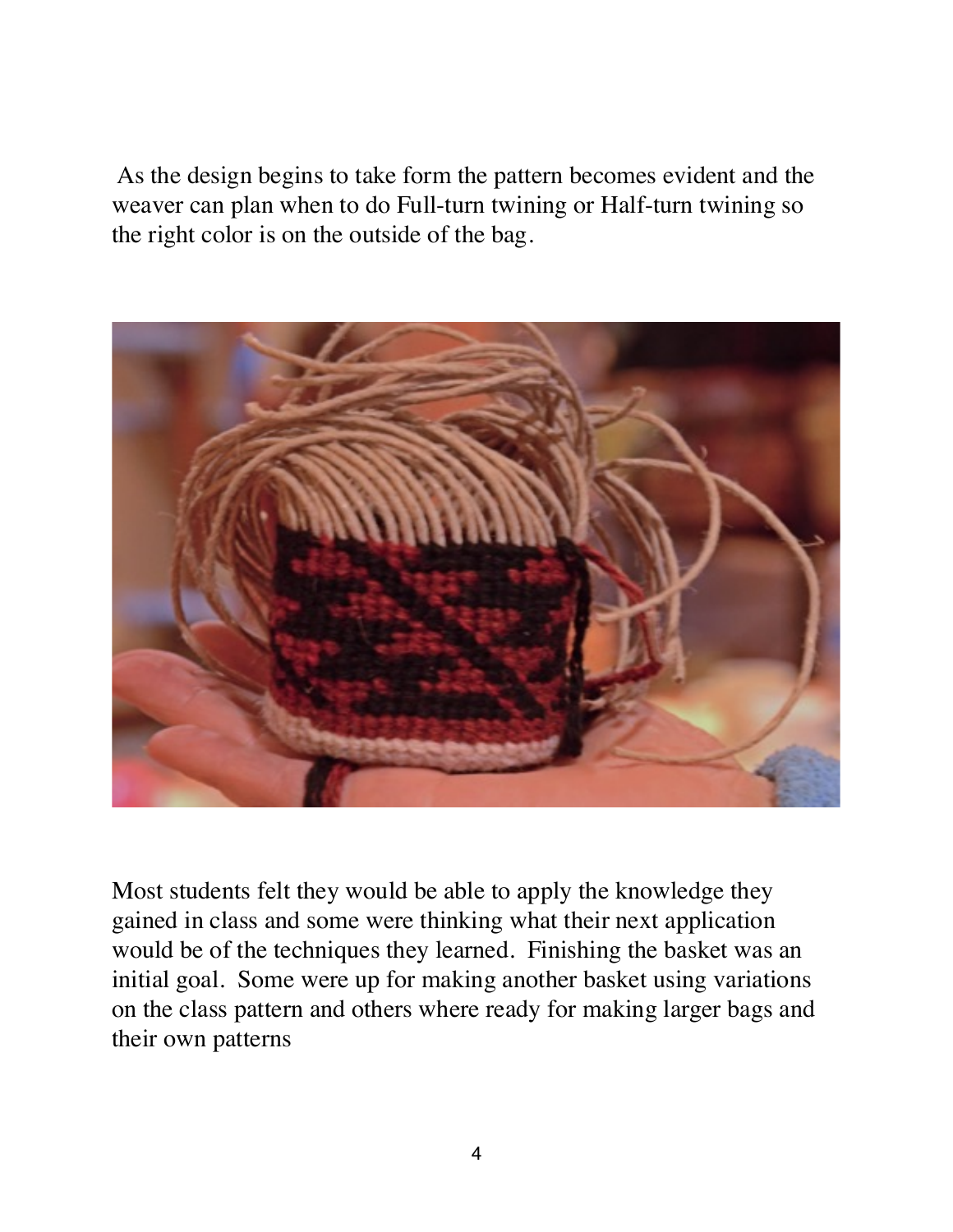

The weaver's happiness is achieved when the colors stay on the correct side of the bag and the sides are straight showing tension is correct. But sometimes the bag takes on a curvy structure and that can make a good bag too, in the eyes of the maker.

The students found the instructor very knowledgable about the topic and she was able to explain the techniques in different ways so all understood. She was friendly, encouraging, patient and spent time with each student.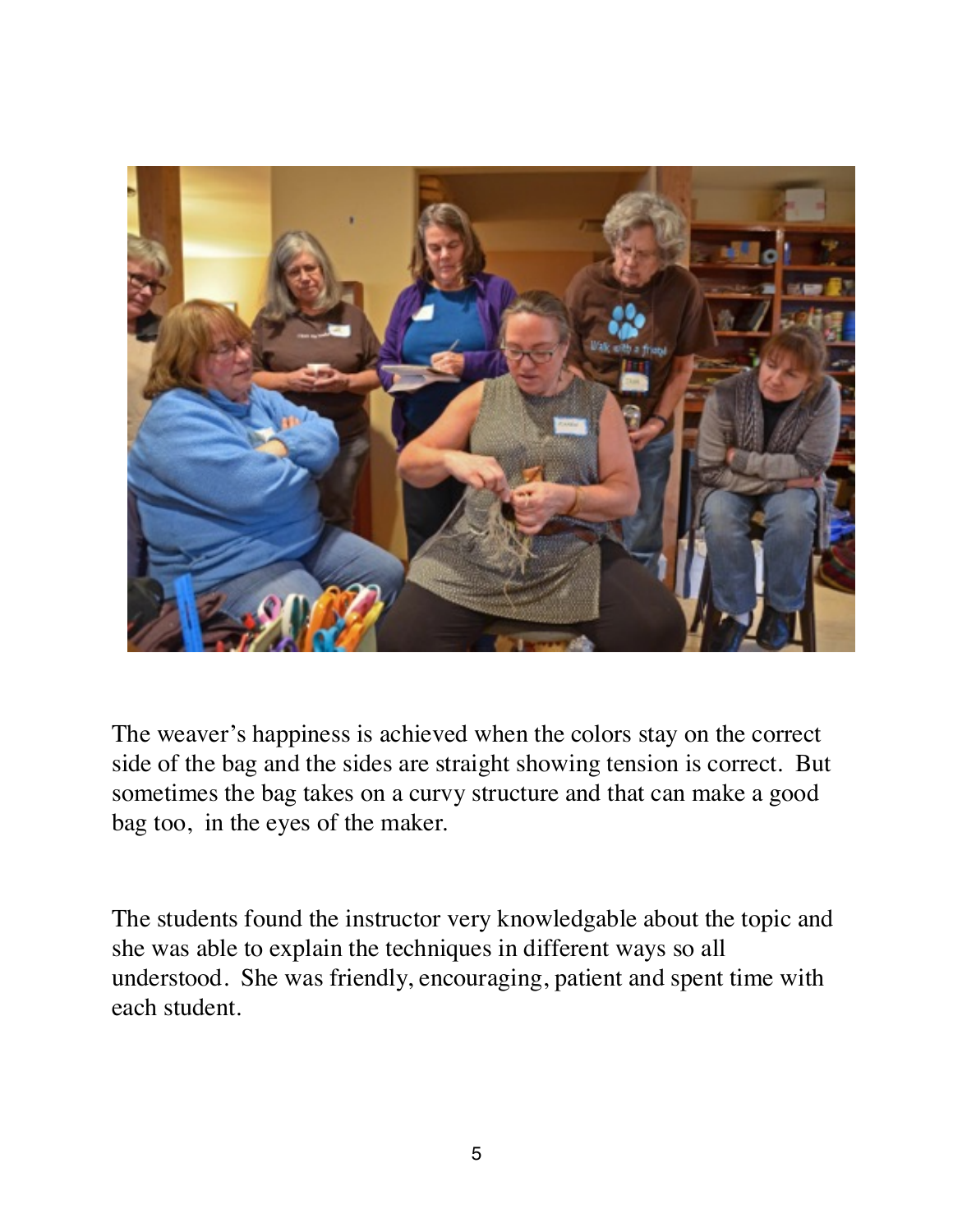Karen showed how Indian Hemp/Dogbane (Apocynum cannabinum L. [https://plants.usda.gov/plantguide/pdf/cs\\_apca.pdf](https://plants.usda.gov/plantguide/pdf/cs_apca.pdf) ) is processed. This was a traditional fiber used to make Sally bags.



Another goal of the workshop was to bring together basket weavers from around the area. All felt this was a great opportunity and enjoyed meeting other weavers. Some meet with other basket weaving groups others need opportunities to meet on weekends.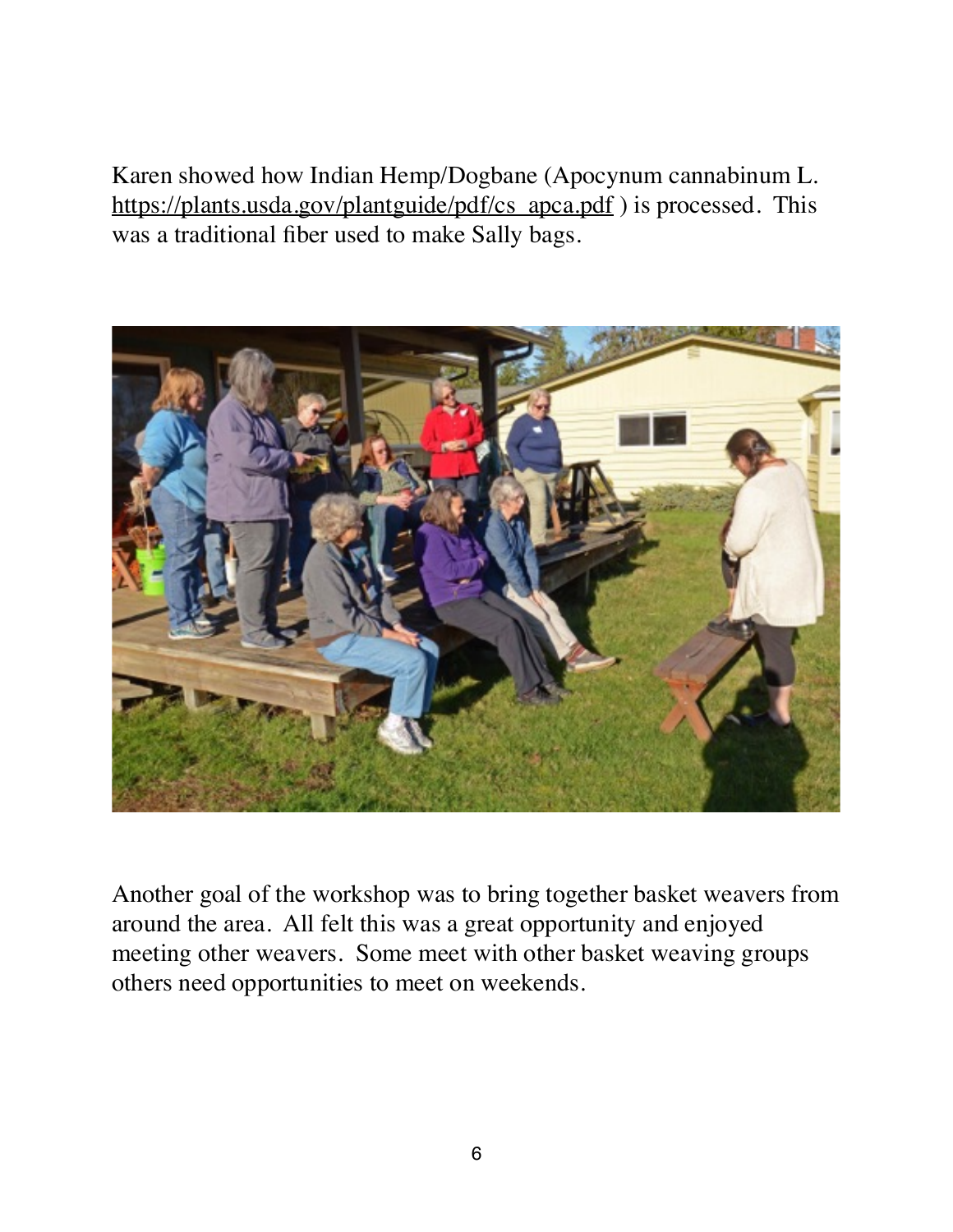

Dogbane fibers have a silk like texture.

All students gained knowledge of the traditional fibers including harvesting and preparing. Some common sites are along the ditches on Highway 2 near the orchards in Central Washington. Students learned what to look for to recognize the plant in old patches.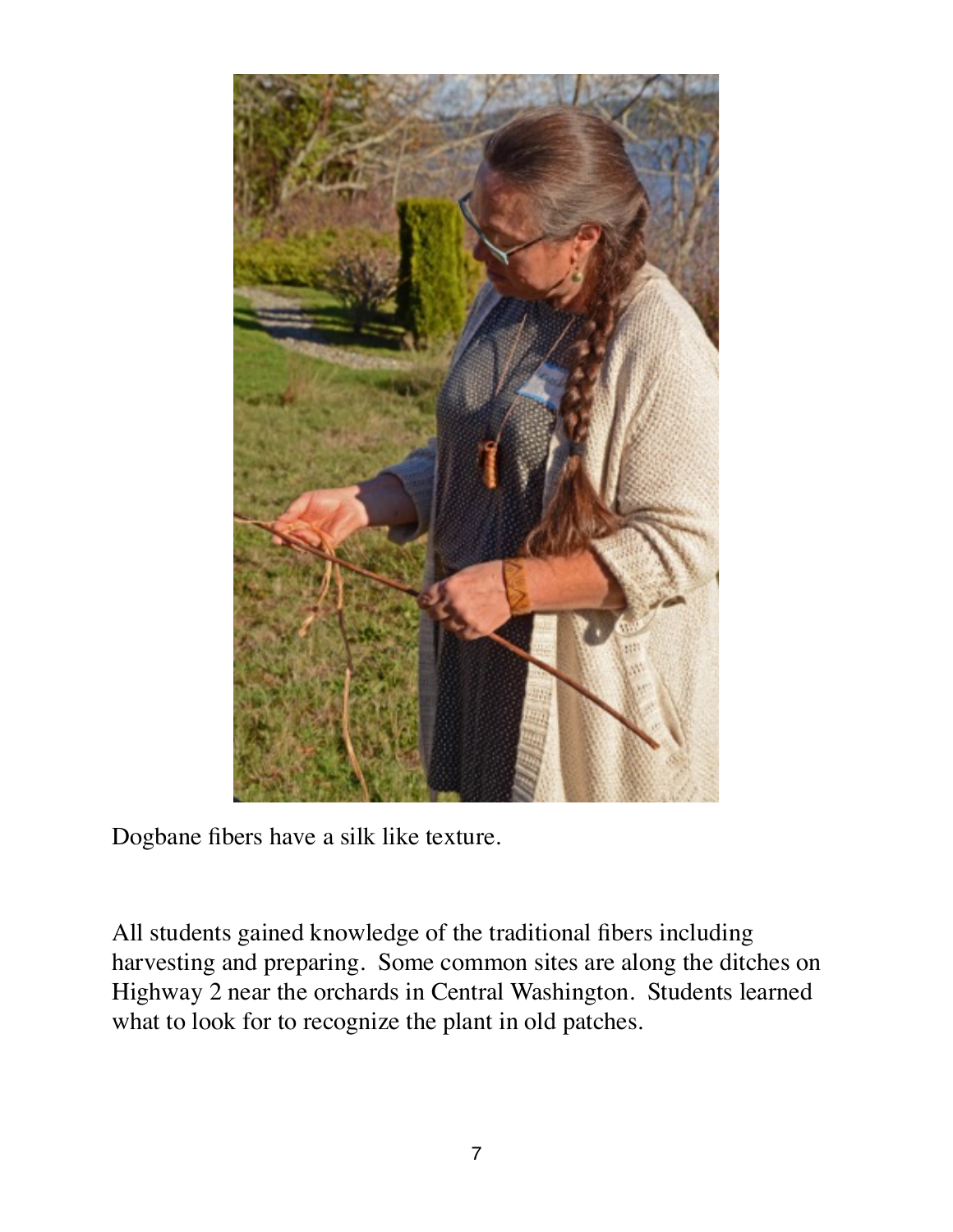The Basket Study Group has completed plans to teach another workshop with a pattern by Ardith Hamilton in Summer 2017 using the remaining funds from the grant.

Class room space was found with no expense. Advertising was done with e-mail and sharing in Olympia Weavers Guild and to other local groups.

## **Financial Report**

Income :

\$600.00 from ANWG

\$120.00 for material fees paid to instructor (@\$10 per student meeting another goal to keep student investment low)

Expenses:

\$535.40 to instructor made up of:

- \$245.00 workshop fee
- \$204.00 materials
- \$86.40 mileage

\$20 coffee and supplies

- \$44.60 Material for spokes and base used in follow on class taught by students from initial class
- New students will bring have a minimal material fee and supply their own yarn to complete a basket.